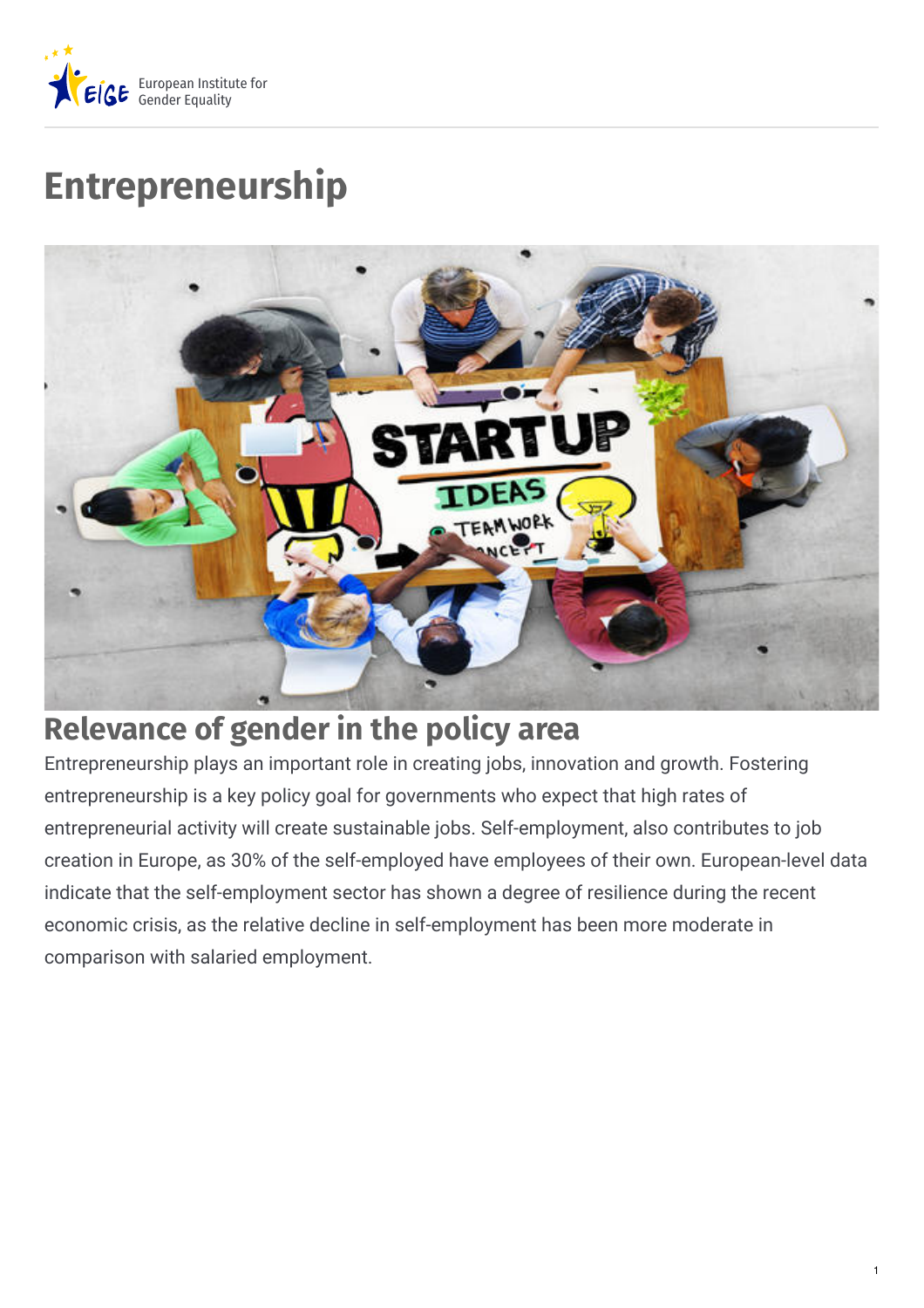Against this backdrop, interest in women's entrepreneurship has grown among scholars and policymakers. While the rationale for women's entrepreneurship has traditionally focused on enhancing women's equality, empowerment and social inclusion, its development is now seen to make good economic sense. Only in recent years has it become clear that women entrepreneurs can be a powerful economic resource. World Bank studies show that women entrepreneurs make significant contributions to economic growth and poverty reduction, not only in developing countries but also in high-income countries. Women entrepreneurs create new jobs for themselves and others. Besides boosting employment, women's entrepreneurship also supports the diversification of business, stimulating innovation and diversification in management, in production and marketing practices as well as in products and services. Women provide different solutions to management, organisational and business problems.

Despite the growing interest in women's entrepreneurship and the radical increase in numbers over recent years, the potential of women's entrepreneurship has only recently started to materialise. This is clearly evident in the Global entrepreneurship monitor (GEM) 2010 women's report general, which examined the rates of entrepreneurship in 59 countries and showed that in all these countries, the rates of women's entrepreneurship were lower than men's. A multi-year analysis (2002 – 2010) presented in the report shows that this gender gap has persisted across most economies through the years. Indeed, despite women's increasing participation in the labour market, women remain substantially under-represented among self-employed workers. On average, during the 2008 – 2012 period, the share of self-employed women compared to the total number in employment is much smaller than the corresponding share for men, across the EU-28 Member States: 10% compared with 18%.

The number of woman entrepreneurs has changed little in OECD countries. The proportion of women-owned businesses currently lies at around 30% of the total number of businesses in OECD countries. When women do start businesses, they do it on a smaller scale than men and in a limited range of sectors. In addition, self-employed women experience severe gender gaps and may earn 30% to 40% less than their male counterparts. The gender pay gap for self-employment stands at 45% at EU level, which vividly illustrates the extent of the disparities between women and men in this type of employment.

Despite a major difficulty in examining and measuring entrepreneurship due to the blurred boundaries separating it from self-employment, the literature shows that women still face a great number of difficulties and obstacles in establishing and running businesses. These include: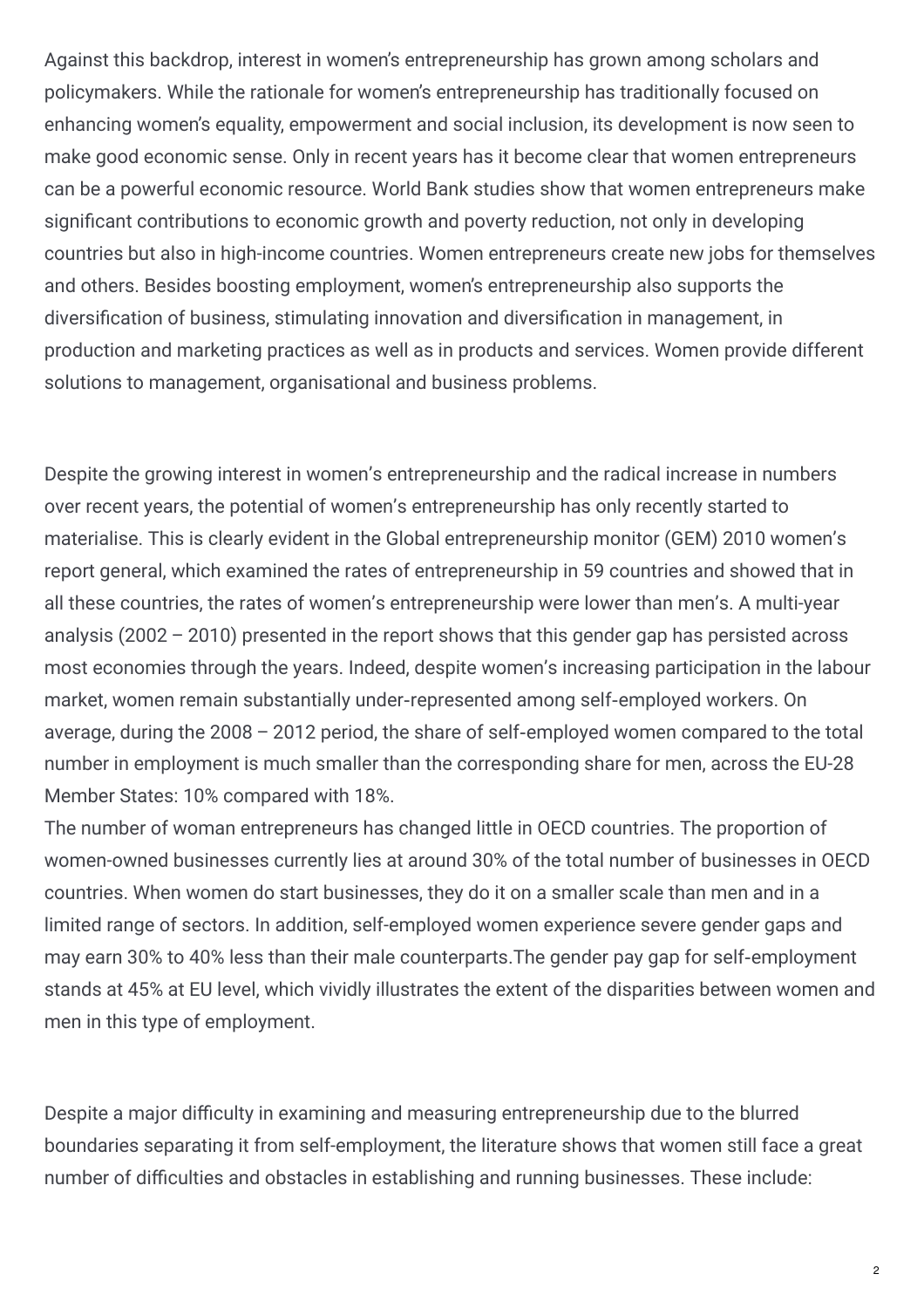access to finance unfavourable business regulations cultural barriers choice of business types and sectors information and training gaps lack of contacts and access to social support and networking education and occupational segregation competing demands on time (double burden of home and work responsibilities).

Although most of these difficulties are common to both women and men, evidence suggests that the barriers faced by women entrepreneurs are often significantly greater than those experienced by their male peers.

Gender inequalities in entrepreneurship include the following:

access to credit, finance and capital

networking opportunities for women entrepreneurs

horizontal gender segregation

reconciling work and family life

prejudices and stereotypes about women in business.

# **Gender inequalities in the policy area - Main issues Gender and access to credit, nance and capital**

Access to credit and finance is a common barrier to women starting and growing a business. There are considerable differences between women and men entrepreneurs in terms of their financial arrangements and the sectors they operate in. Bank loans are traditionally the route to finance for many businesses but during the realignment of the banking sector, this path has been and continues to be reduced, according to a survey by the European Central Bank. Although no breakdown by gender is included, and both women and men face similar reductions in loans, recent studies suggest that barriers in accessing credit and finance are higher for women. The reasons for this include lack of traditional collateral (such as land or property, which is often registered in men's names), women's lower income levels relative to men's and financial institutions' inability to (or lack of interest) to design appropriate products and outreach strategies for women.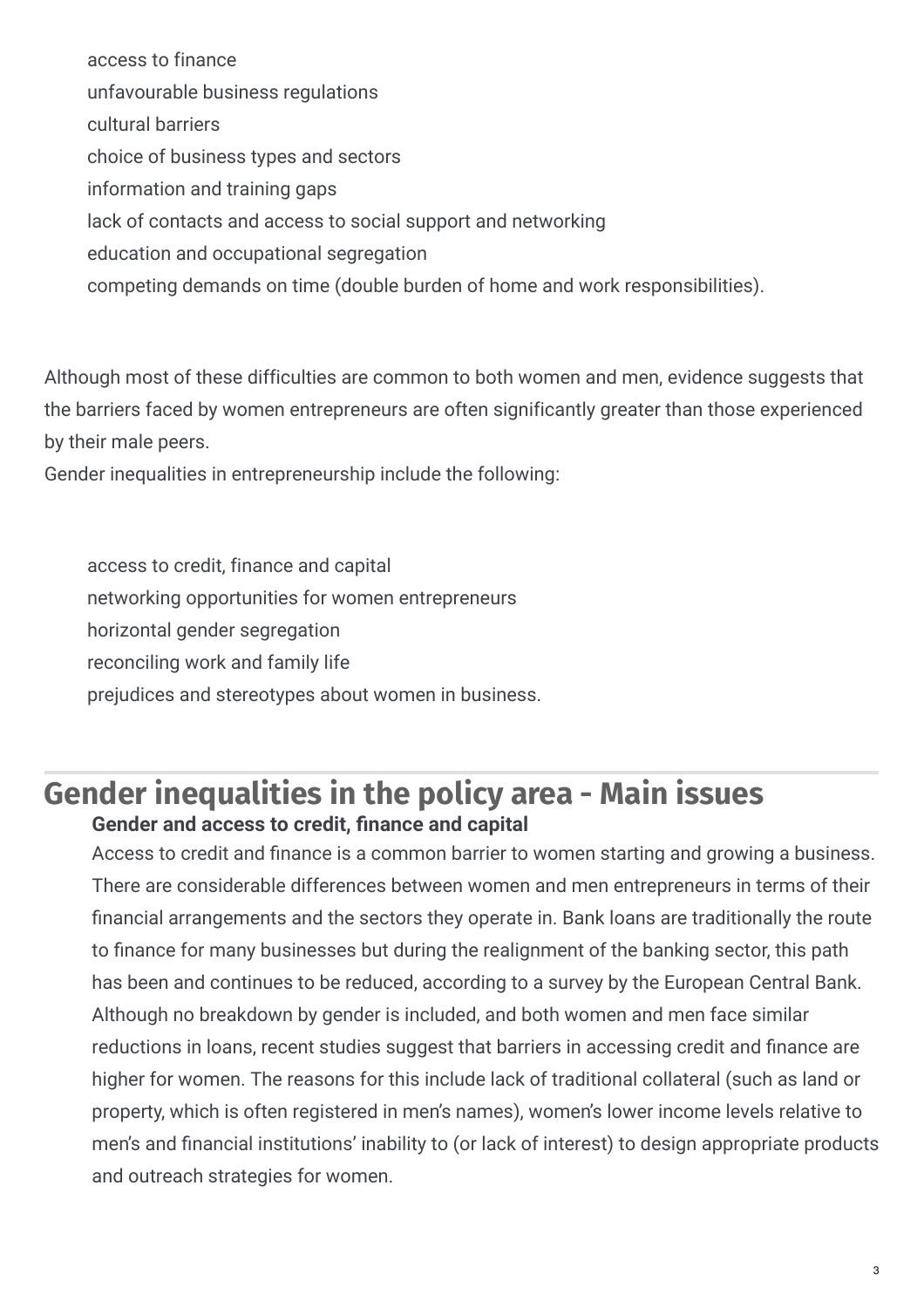A gateway to the use of financial services is the ownership of a bank account. The Global Findex, a comprehensive database measuring how people save, borrow and manage risk in 148 countries, reveals that women are less likely than men to have formal bank accounts. With regard to EU Member States specifically, studies carried out in France found that 10% of women entrepreneurs wish to receive support from banks, which is a third lower than their male counterparts. Similarly, a UK study found that women entrepreneurs are less amenable to institutional finance, such as overdrafts, bank loans and supplier credit. Even if they can gain access to a loan, women often lack access to other financial services such as savings, digital payment methods and insurance. Lack of financial education can also limit women from gaining access to and benefiting from financial services.

Equal access to capital is not yet a reality. In 2008, only 20.3% of EU businesses started with venture capital were run by women. Three factors may explain these differences:

women own fewer financial assets and have shorter credit histories (given their lack of entrepreneurial experience), both of which are valued by credit providers.

given the sectors women are active in and the size of their companies, their projects are generally less capital intensive.

there might also be some bias reflecting a lack of confidence in women entrepreneurs, an idea reinforced by the fact that women are less represented in financing activities and networks.

Also because of the unequal access to capital, when they become self-employed, women then tend to operate smaller businesses in sectors that are different from that of men and largely mirror segregation patterns in the labour market. These factors can then translate into lower levels of labour productivity and earnings and a greater risk of poverty for women who are self‑employed compared with women employees.

**Networking opportunities for women entrepreneurs**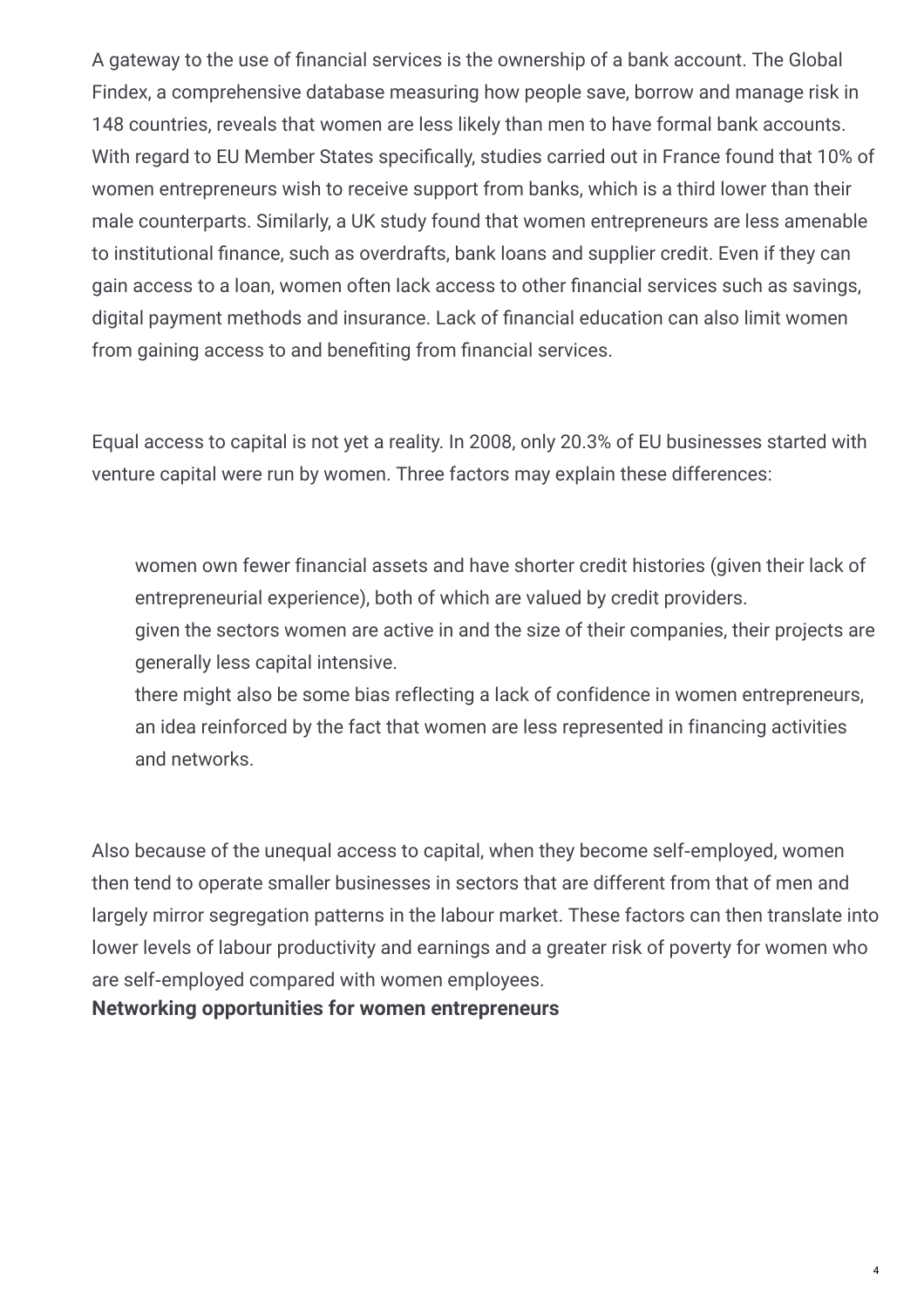Having access to a strong network of business partners can be a highly important factor in achieving entrepreneurial success. The tendency to network does not appear to differ significantly between women and men entrepreneurs and the size of the networks to which they both have access to is similar. Women entrepreneurs increasingly recognise the commercial importance of professional networking – both among women only and among women and men – and are organising themselves into associations and organisations. However, women generally have less access to 'important' networks and usually engage in smaller networks primarily made up of women, while men spend more time developing and maintaining networks. This is partly due to women being less present in the most innovative industries, having less relevant previous experience, and possibly to the lower visibility of successful businesswomen.

Some studies also point out that women's 'double burden' (work and family obligations) and other social obligations may lead them to experience more isolation than men entrepreneurs ([23]), due to less available time for networking.

Women entrepreneurs organising themselves into business networks may play an important role in creating cultural figures and role models. Women entrepreneurs can thus transfer knowledge and information about the ways in which problems have been solved and how to deal with certain circumstances. The circulation of information and knowledge and greater familiarity with the field may also reduce the perception of risk associated with entrepreneurship ([24]).

In order to boost access to business networks, the European Commission supports several networks helping women become entrepreneurs and run successful businesses:

the European Network to Promote Women's Entrepreneurship (WES) the European Network of Female Entrepreneurship Ambassadors the European Network of Mentors for Women Entrepreneurs **Horizontal gender segregation**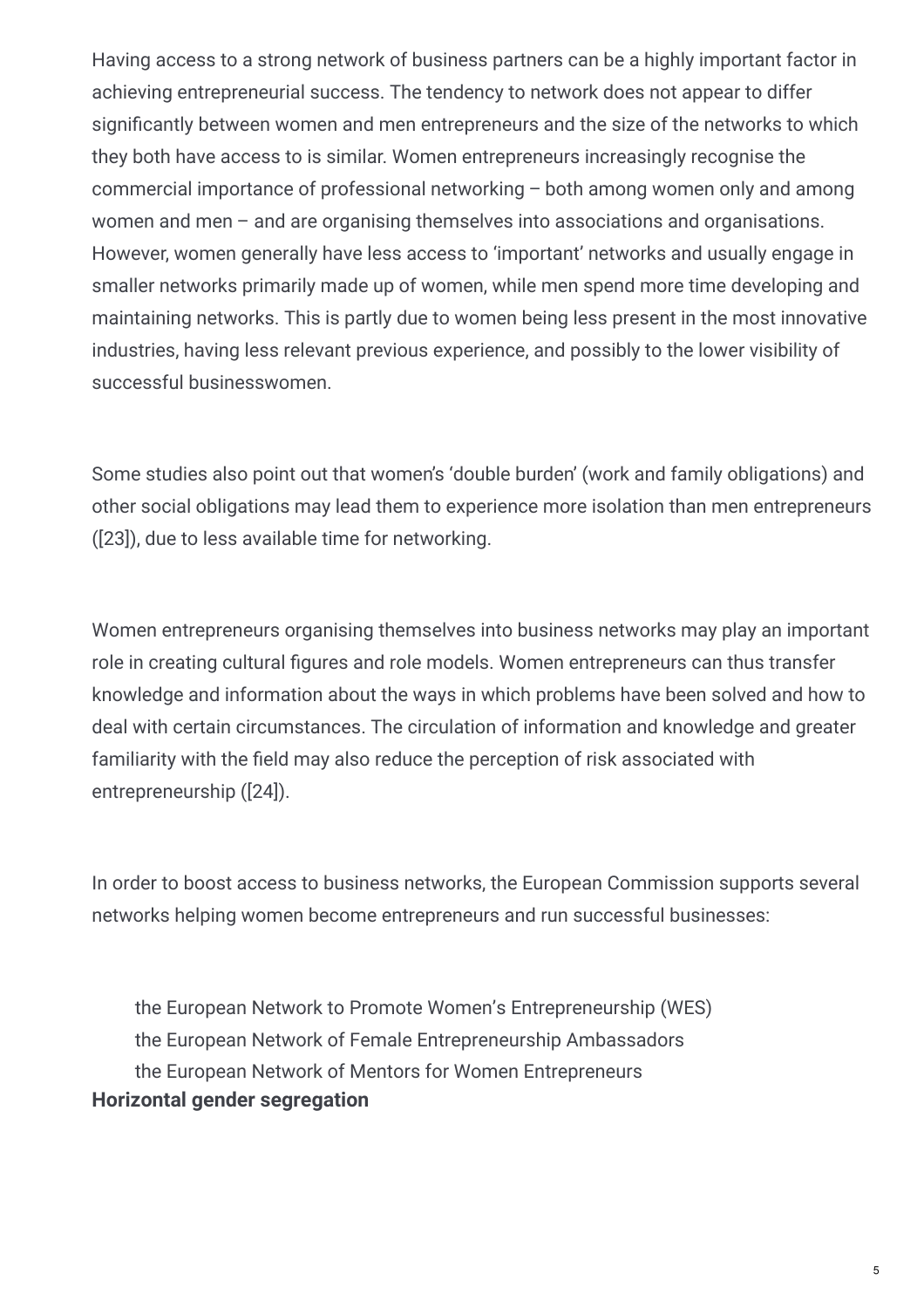Throughout the EU, women entrepreneurs are mostly found in sectors where entrepreneurship is less present, such as the social and education sectors. The more innovative, fast-growing sectors with more self-employment (and hence more entrepreneurial potential), such as the retail, science, technology and engineering sectors, are mostly dominated by men. The number of women who actually own businesses in science or technology in the EU is estimated to lie between 5% and 15% of the total number of business owners in these fields.

Recent figures from 2014 show that women represent 31.8% of total self-employed people in the EU-28. The economic sectors in which self-employed women are in the majority are related to the employment of domestic personnel (80%), other services (69%), human health and social work activities (64%), and education (55%). In public administration, women represent 40% of self-employed people (but data also include defence, which is a maledominated sector). In contrast, women represent one fifth or less of self-employed people working in industry (20%) and the information and communication sector (18.7%). Furthermore, women account for less than 4% of self-employment in construction. Significantly, self-employed women without employees – known as own-account workers – are proportionally higher (34%) than women with employees (employers) (26%). The proportion of self-employed women working on their own account is even higher in the sectors with high presence of women with respect to total self-employment and selfemployment with employees. These figures feed in to the analysis of the so-called 'dependent' or 'bogus' self-employed, e.g. workers who are formally self-employed, but are treated as employees in terms of tasks, working time and other working conditions.

This form of 'bogus' self-employment is generally characterised by dependency on only one client, the presence of regular payments and the lack of capacity to freely hire new workers and/or make important decisions related to the business. This arrangement tends to benefit companies but not workers, who have less employment protection and social security provisions. It is more widespread among workers with less bargaining power and the most vulnerable in society. From this perspective, bogus self-employment may be a concern for women, since between 2008 and 2012 they accounted for the majority of the increase in selfemployment without employees.

#### **Reconciling work and family life**

Caring responsibilities for children and elderly relatives and the costs of formal care are important factors in decisions on whether to participate in the labour market, to what extent, and which career profile to pursue.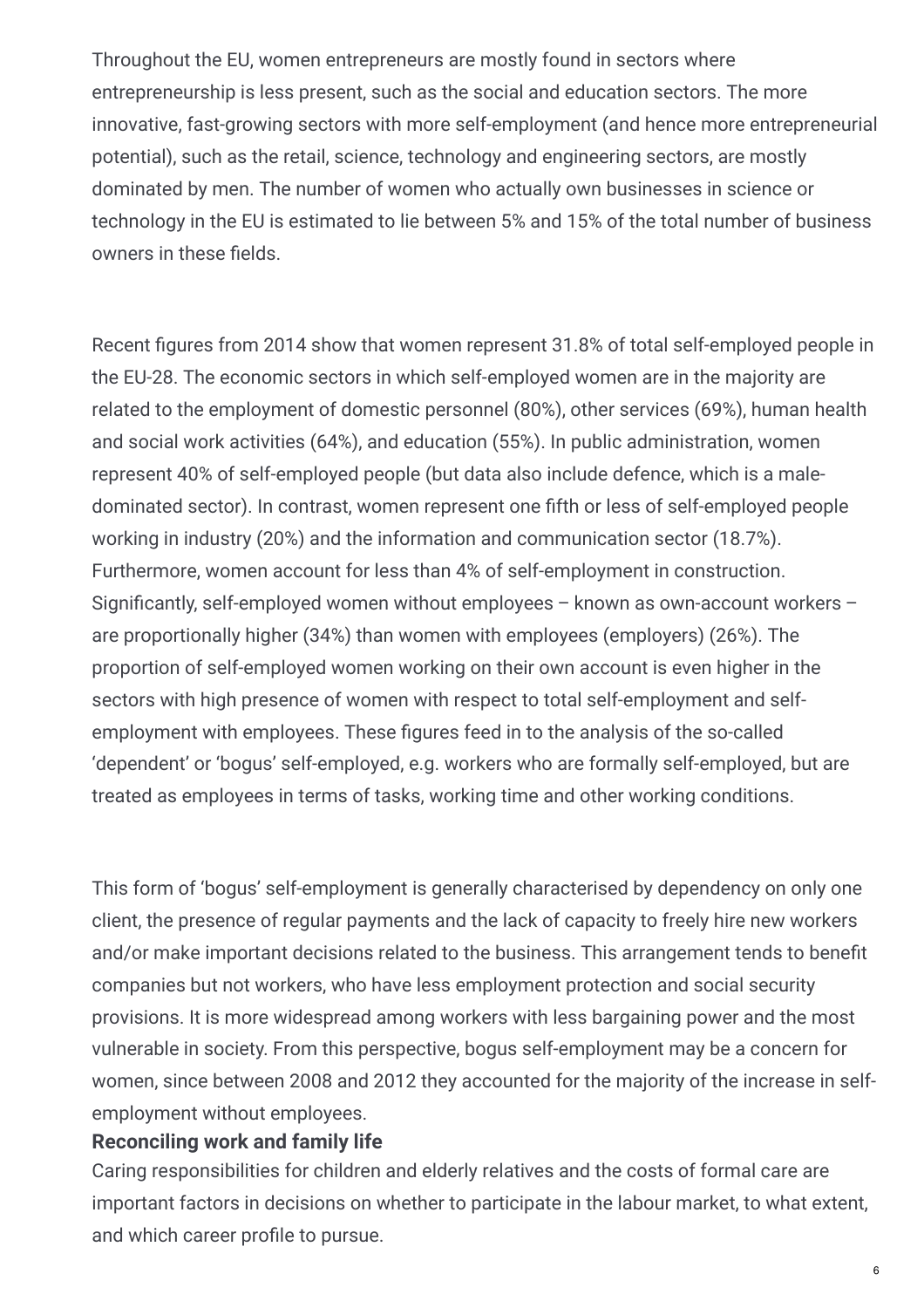The 2010 Global entrepreneurship monitor found that in all 59 countries examined, men entrepreneurs cite 'pull factors' more often than women, who put forward 'push factors' as their main motivations in starting a business. For more women than men, the decision to be self-employed is motivated by the search for a good balance between work and family life and by financial needs, while men tend to make employment choices based on earning potential. Empirical research and surveys confirm that the reasons women enter selfemployment may differ from those of their male counterparts. Indeed, women are driven more than men by the need to obtain an appropriate work–family balance, with women using self-employment as an opportunity to fulfil family obligations and start small businesses to (re)integrate into the labour market. Self-employment can thus be considered a more viable option than salaried employment for women with children, as it can reduce the cost of childcare by providing increased flexibility and opportunities to work from home. However, in OECD countries, 22% of women entrepreneurs work fewer than 40 hours a week, compared with only 10% of men.

Compared to men, women may view self-employment as a better alternative to part-time employment or to being out of the labour force. Women are most likely to enter selfemployment from part-time work or non-participation in the labour market, rather than from full-time work. Indeed, women seem more likely to resort to self-employment as an alternative to part-time employment, in order to balance work and life: not because of shorter working hours, but because of the greater autonomy and flexibility in choosing the allocation of working time. Work‑life balance is a particularly pertinent aspect of quality of work in the context of self‑employment, since it is often cited as an important motivational factor.

#### **Prejudices and stereotypes about women in business**

Prevailing entrepreneurial role models reflect a masculine bias and this is reinforced in popular media, education and government policy. Studies indicate that one effect of this 'masculine' entrepreneurial discourse is that women can feel out of place in this domain. This bias affects women's perceptions about their entrepreneurial ability and those of other relevant stakeholders supporting business creation and growth (including the banking and venture capital system, other entrepreneurs and their networks, potential customers, etc.). Stereotypes and the lower exposure of women to other women role models might explain why they report less interest in entrepreneurial careers and feel less able to become successful entrepreneurs.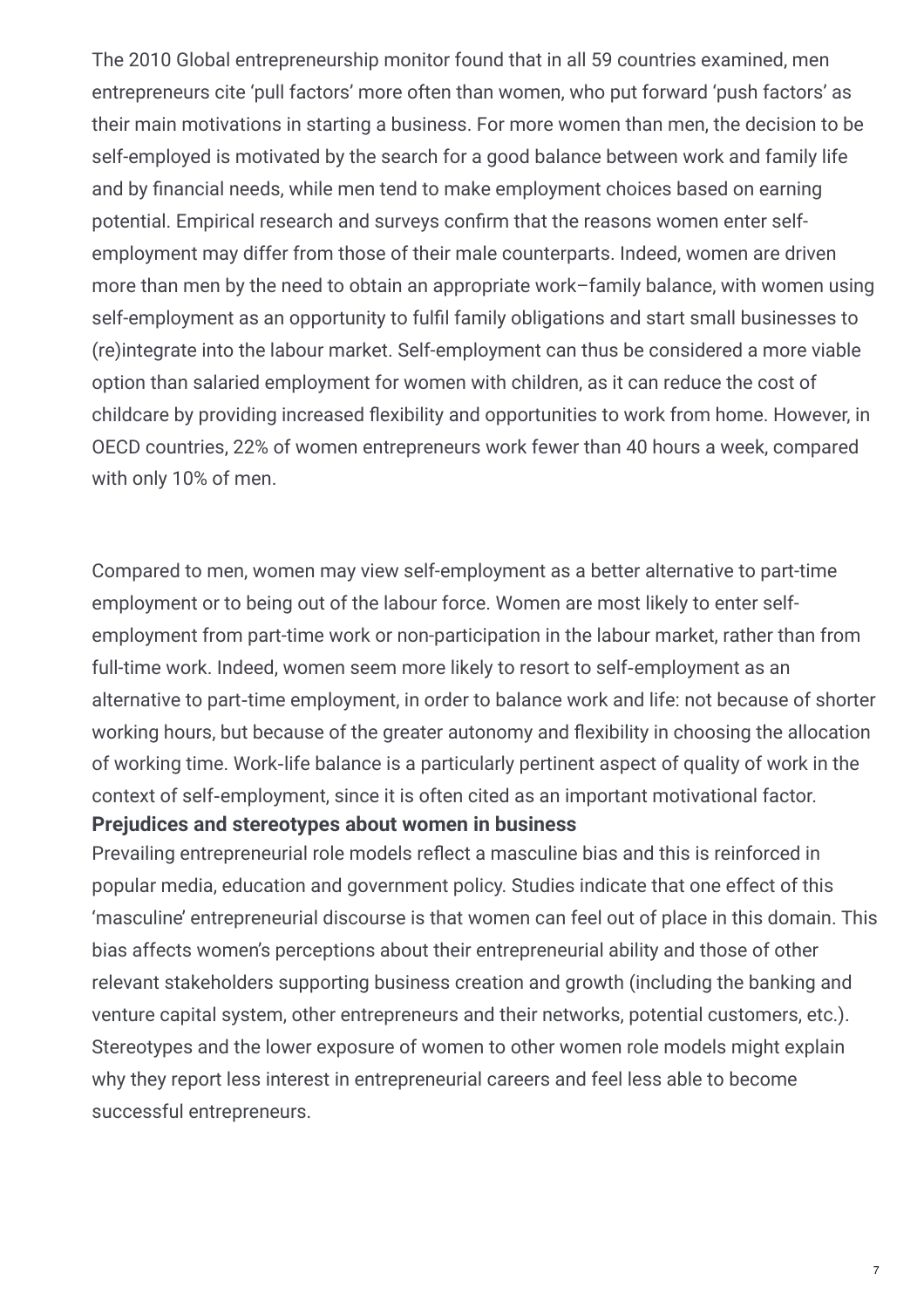Generally speaking, the concept of entrepreneurship carries more positive connotations than self-employment and refers to a higher quality form of participation in the labour market, one characterised by deliberate choice and the pursuit of self-realisation. By contrast, selfemployment is often seen as a path that individuals, especially women, choose out of necessity. These assumptions may reflect stereotypical gendered expectations surrounding entrepreneurship and self-employment, which, in turn, reproduce masculine norms of entrepreneurial behaviour.

Entrepreneurship has traditionally been constructed as a masculine field: men own a larger share of businesses and they overwhelmingly outnumber women in industries such as technology, which receive the most attention from the media, the general public and policymakers. Women entrepreneurs are concentrated in low-growth and low-skilled business sectors such as retailing and services, which are dismissively labelled as 'mice', 'failure' and 'plodder', compared with high-growth 'gazelle' businesses that are commonly associated with men. Furthermore, entrepreneurship case studies are mostly about men (e.g. Bill Gates, Donald Trump, Sam Walton) and most role models in entrepreneurship tend to be men.

# **Existing gender equality policy objectives at EU and international level**

In the past few decades, the role and contribution of women's entrepreneurship to economic empowerment, economic growth and society and sustainable development at large has been recognised on the part of national and international institutions.

#### **EU level**

Women's entrepreneurship is a key issue for the European institutions. Since 2005, to ensure that SMEs would benefit from the measures identified in the Lisbon Strategy, the European Commission undertook to work with national authorities to address those areas, such as access to credit and entrepreneurial networks, where the needs of women entrepreneurs were not sufficiently met.

The European policies for women entrepreneurs have therefore pursued first of all the main objective of spreading entrepreneurial mindsets among women, encouraging and financially supporting the start-up of business activity by women.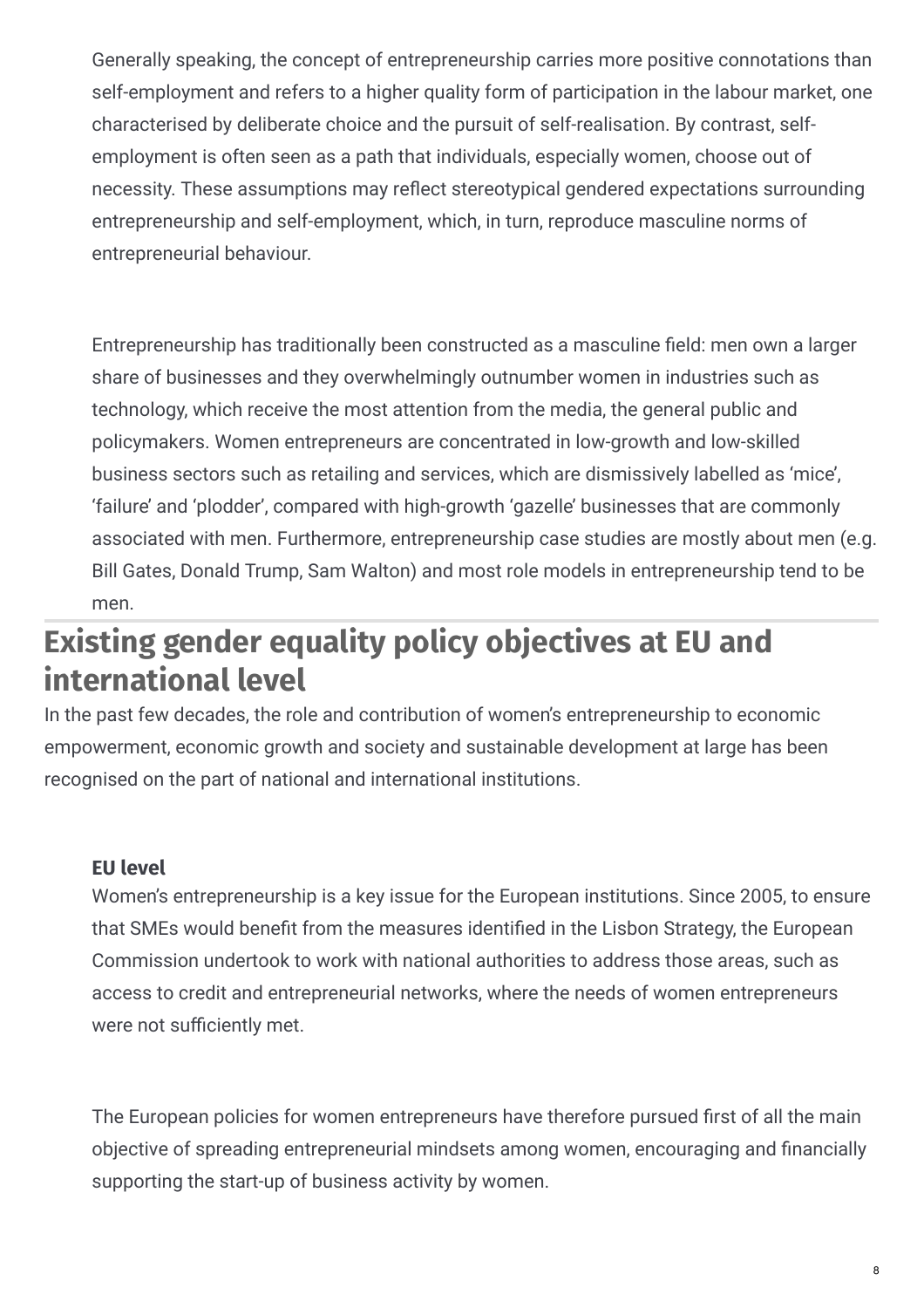## **European Commission**

In 2008, three lines of action were developed at EU level in relation to female entrepreneurship: better access to finance for women, development of entrepreneurial networks for women and targeted support measures envisaged in the Small Business Act. The Commission adopted a regulation that extends the granting of state aid to new enterprises created by women and has supported the creation of networks of women entrepreneurs.

The EU Strategy for equality between women and men 2010 – 2015 adopted in 2010 includes, under the priority of equal economic independence, references to women entrepreneurship.

In 2012, the European Commission drafted the Entrepreneurship 2020 Action Plan in which it stresses that entrepreneurship makes economies more competitive and innovative and it is crucial in achieving the objectives of several European sectorial policies. Emphasis is also placed on social entrepreneurship whose potential is often underestimated, but that generates sustainable jobs and has demonstrated a stronger resilience to the crisis than the general economy.

On this basis, the plan is structured around three main action pillars:

entrepreneurial education and training to support growth and business creation strengthening framework conditions for entrepreneurs by removing existing structural barriers and supporting them in crucial phases of the business lifecycle dynamising the culture of entrepreneurship in Europe: nurturing the new generation of entrepreneurs.

While not specifically addressing women entrepreneurship, the plan invites Member States to: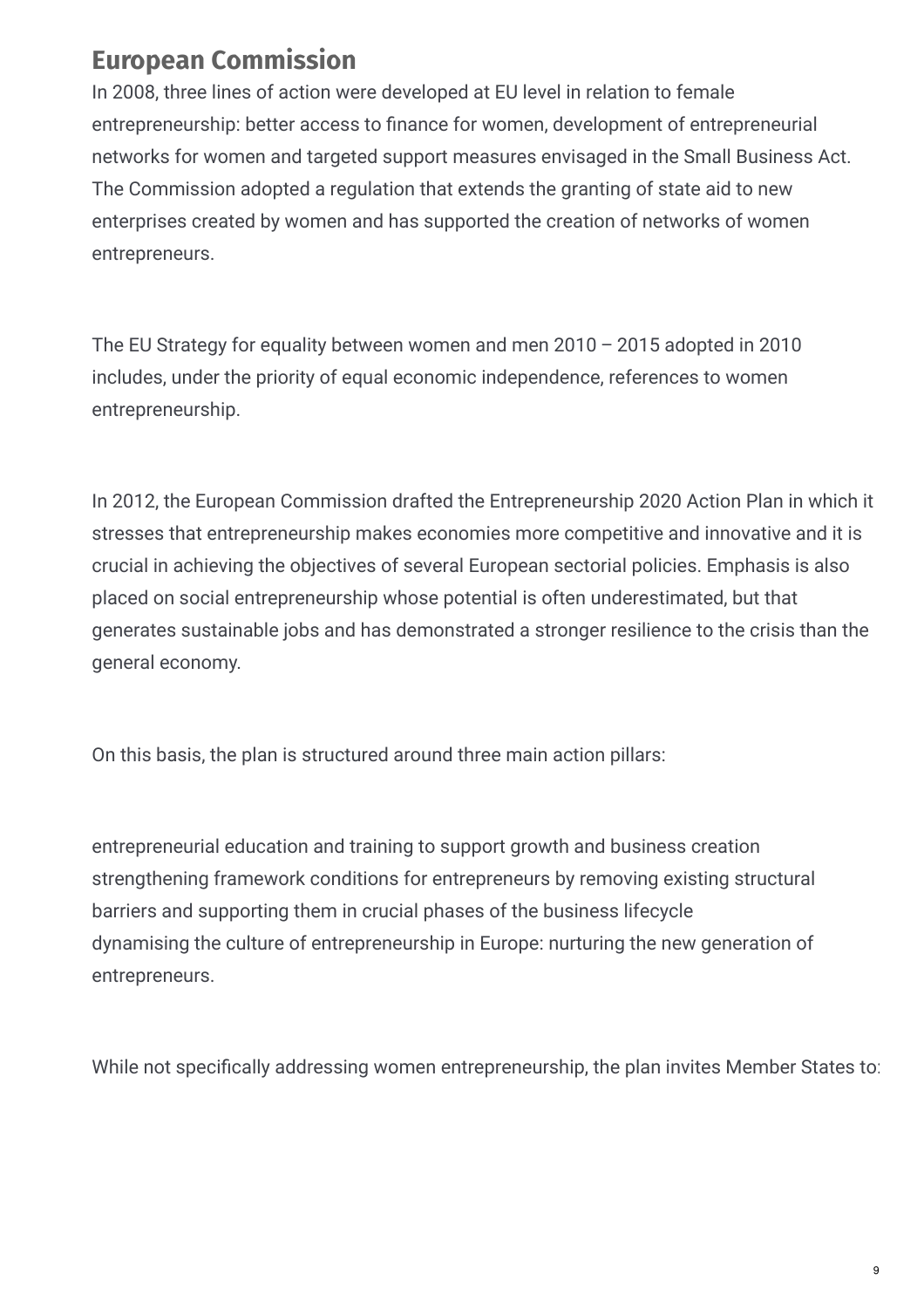design and implement national strategies for women's entrepreneurship that aim at increasing the share of women-led companies

collect sex-disaggregated data and produce annual updates on the state of women entrepreneurs nationally

continue and expand the existing networks of female entrepreneurship ambassadors and mentors for women entrepreneurs

implement policies enabling women to achieve an adequate work–life balance, by establishing appropriate and affordable care for children and elderly dependents, notably by taking full advantage of support options under the EAFRD, ERDF and ESF.

#### **European Parliament**

In 2010 the European Parliament adopted a Directive amending the previous regulations to ensure greater protection to women who are self-employed. Through it, the principle of equal treatment between women and men has been extended to self-employment. This Directive considerably improves the protection of female self-employed workers and assisting spouses or life partners of self-employed workers, also in the case of maternity: they are granted a maternity allowance and a leave of at least 14 weeks. At the EU level, this is the first time a maternity allowance has been granted to self-employed workers. By improving the social protection available to women in the labour market, it is expected that it will increase the share of women becoming entrepreneurs, even though from the opposite viewpoint it may be seen as overregulation of micro-businesses.

In September 2011, the European Parliament adopted a resolution on women entrepreneurship in small and medium-sized enterprises, where a female entrepreneur is defined as a 'woman who has created a business in which she has a majority shareholding and who takes an active interest in the decision-making, risk-taking and day-to-day management'. The resolution also recognises that, even if 'female entrepreneurship and female SMEs provide a key source for increasing the degree of female employment' and 'an increase in the number of women entrepreneurs resulting in a positive impact and an immediate contribution to the economy overall', female entrepreneurs still face many barriers and obstacles (access to informational support, financial and technological tools, etc.) and the potential of female entrepreneurship is 'far from being harnessed in the European Union'.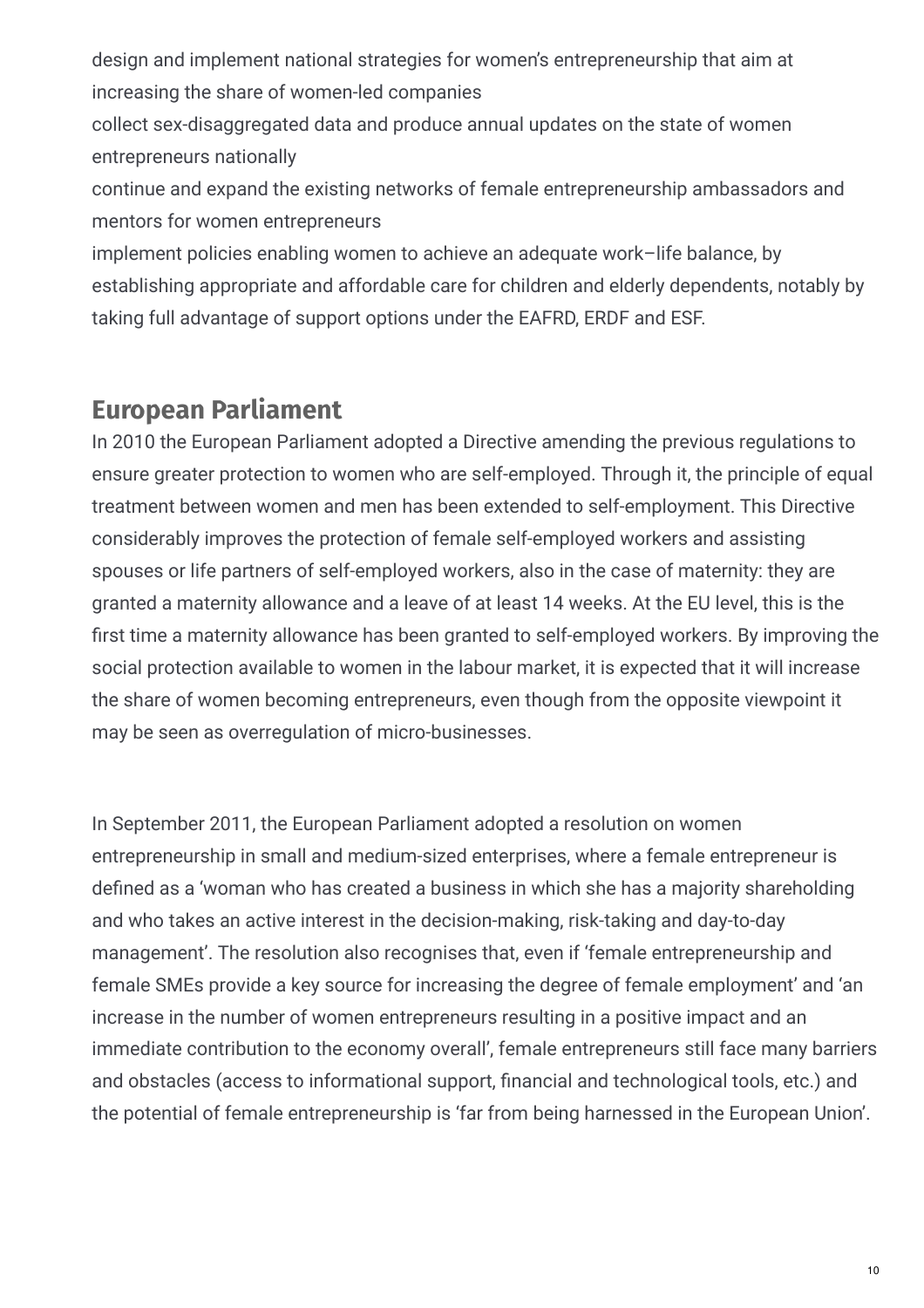Therefore the resolution, acknowledging that 'promoting women's entrepreneurship is a longterm process that requires time to change structures and attitudes in society', provides a series of recommendations to Commission, Member States and regional and local authorities in the areas of access to financial and educational support, to traditional business networking opportunities and to information and communication technologies.

Moreover, in 2011 the European Parliament adopted another resolution on women and business leadership with which it asks the European Commission to monitor in detail the phenomenon of women in management and business.

## **Council of the European Union**

The Council of the European Union adopted in 2011, the European pact for gender equality for the period 2011 – 2020 in which gender equality is recognised as a fundamental value of the European Union as it stimulates economic growth, prosperity and competitiveness. Among the measures proposed to combat segregation in the labour market is also included the promotion of women entrepreneurship and the participation of women in political and economic life.

#### **UN International level**

Area F (Women and the Economy) of the BPfA refers to women employment in all its forms (including self-employment and entrepreneurship) from the perspective of women's economic independence.

Economic independence is a prerequisite for enabling both women and men to exercise control over their lives and to make genuine choices. Paragraph 26 of the Beijing Declaration and Platform for Action adopted at the Fourth World Conference on Women (1995) mentions a clear commitment to:

"promote women's economic independence, including employment, and eradicate the persistent and increasing burden of poverty on women by addressing the structural causes of poverty through changes in economic structures, ensuring equal access for all women, including those in rural areas, as vital development agents, to productive resources, opportunities and public services".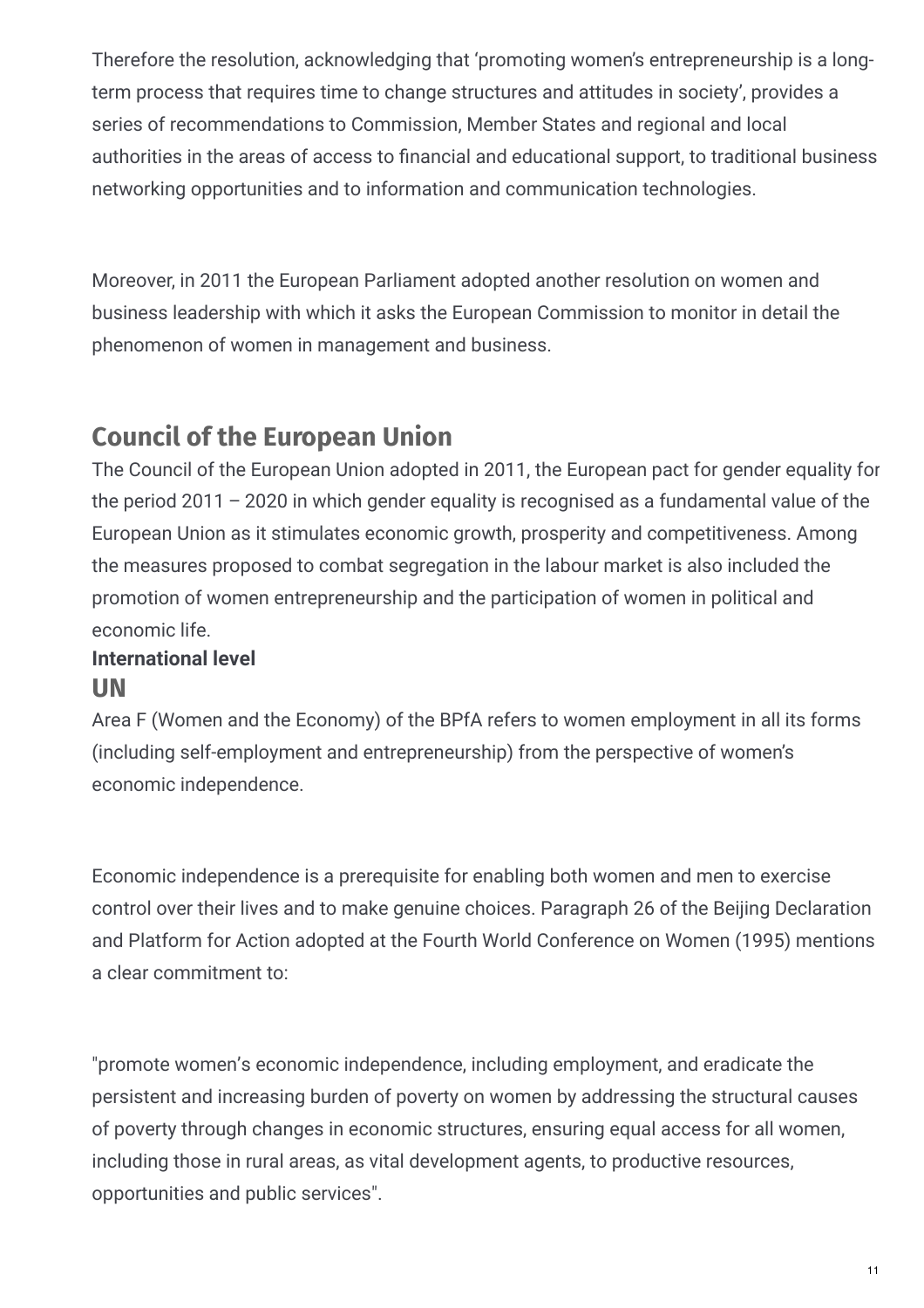# **OECD**

In its Recommendation of the Council on gender equality in education, employment and entrepreneurship, adopted by the Council at Ministerial Level on 29 May 2013, OECD recommends Member States:

"through a whole-of-government approach and through means such as appropriate legislation, policies, monitoring and public awareness campaigns [to] reduce the gender gap in entrepreneurship activity by:

1. Designing appropriate responses to gaps and market failures, including: policies to reduce barriers to women entrepreneurship, administrative burdens on firms and excessive regulatory restrictions; policies to support firm growth, internationalisation and innovation; support for the development and implementation of awareness campaigns, training programmes, mentoring, coaching, and support networks, including professional advice on legal and fiscal matters.

2. Ensuring equal access to finance for female and male entrepreneurs through actions that influence both the supply of and demand for finance by: easing access to finance for viable businesses owned by men and women; taking steps to improve the knowledge and attitudes of financial institutions; increasing awareness of finance sources and tools among women entrepreneurs; and, encouraging more women to join business angel networks or venture capital firms".

# **Policy cycle in entrepreneurship**

## **How and when? Entrepreneurship and the integration of the gender dimension into the policy cycle**

The gender dimension can be integrated in all phases of the policy cycle. For a detailed description of how gender can be mainstreamed in each phase of the policy cycle click here.

Below, you can find useful resources and practical examples for mainstreaming gender into entrepreneurship policies. They are organised according to the most relevant phase of the policy cycle they may serve.

# **Practical examples of gender mainstreaming in entrepreneurship**

**International Labour Organisation (ILO)**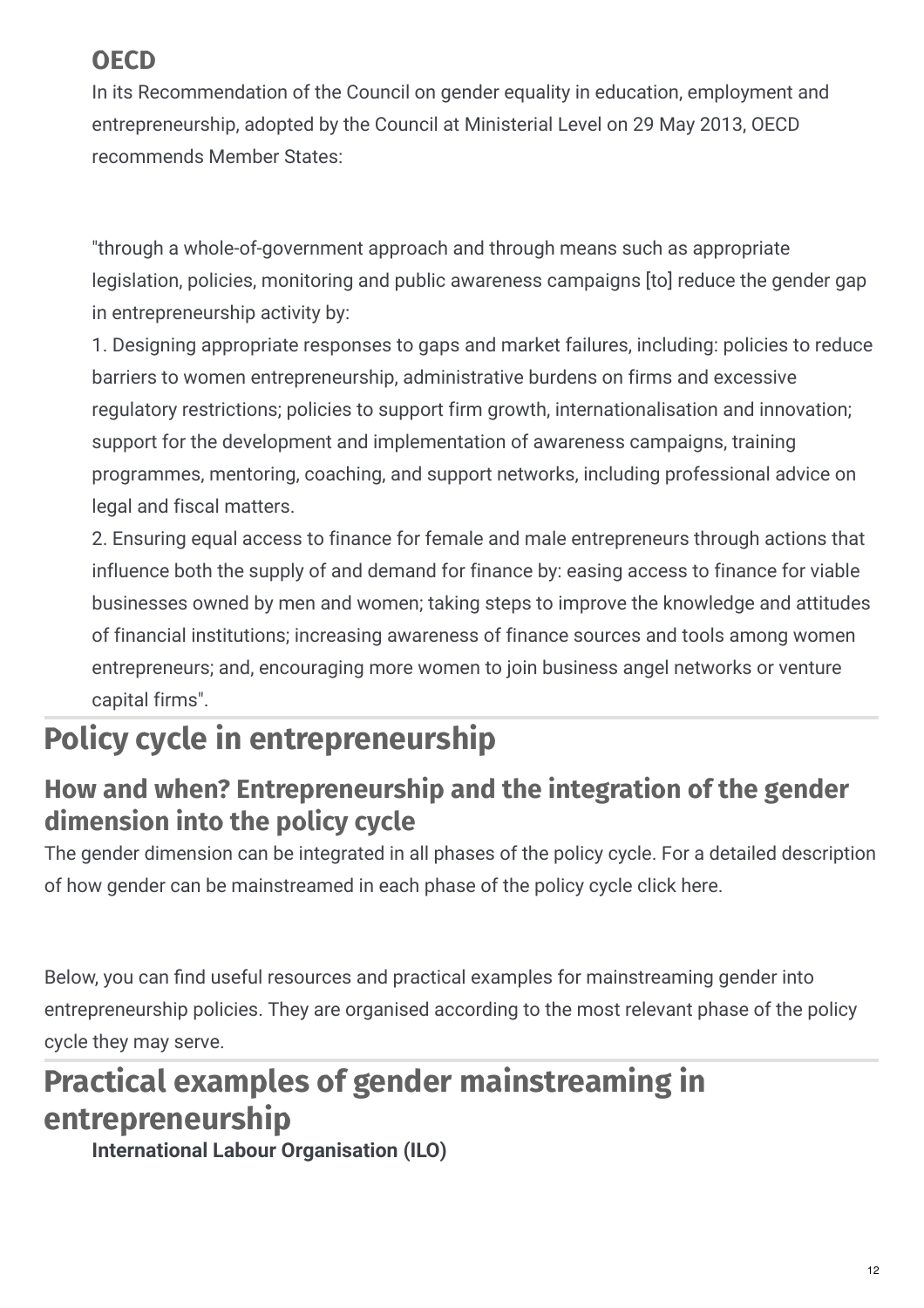ILO-WED Women's Entrepreneurship Development is part of the Small and Medium Enterprises Unit (SME). ILO-WED works on enhancing economic opportunities for women by carrying out affirmative actions in support of women starting, formalising and growing their enterprises, and by mainstreaming gender equality issues into the ILO's work in enterprise development.

The key milestones of the EU entrepreneurship policy are presented below.

## Think Small First – A 'Small Business Act' for Europe

Communication from the Commission to the Council, the European Parliament, the European Economic and Social Committee and the Committee of the Regions, Think Small First – A 'Small Business Act' for Europe, SEC (2008) 2101; SEC (2008) 2102; [25/06/2008,](http://eur-lex.europa.eu/LexUriServ/LexUriServ.do?uri=COM:2008:0394:FIN:EN:PDF) COM(2008) 394 final.

2008 - 2008

#### Erasmus for young entrepreneurs

Launch of Erasmus for young entrepreneurs. Available [here](http://www.erasmus-entrepreneurs.eu/).

2009 - 2009

#### European Network of Female Entrepreneurship Ambassadors

Available [here](http://ec.europa.eu/growth/smes/promoting-entrepreneurship/we-work-for/women/support-networks/index_en.htm).

2009 - 2009

#### European Network of Mentors for Women Entrepreneurs

Available [here.](http://ec.europa.eu/growth/smes/promoting-entrepreneurship/we-work-for/women/support-networks/index_en.htm)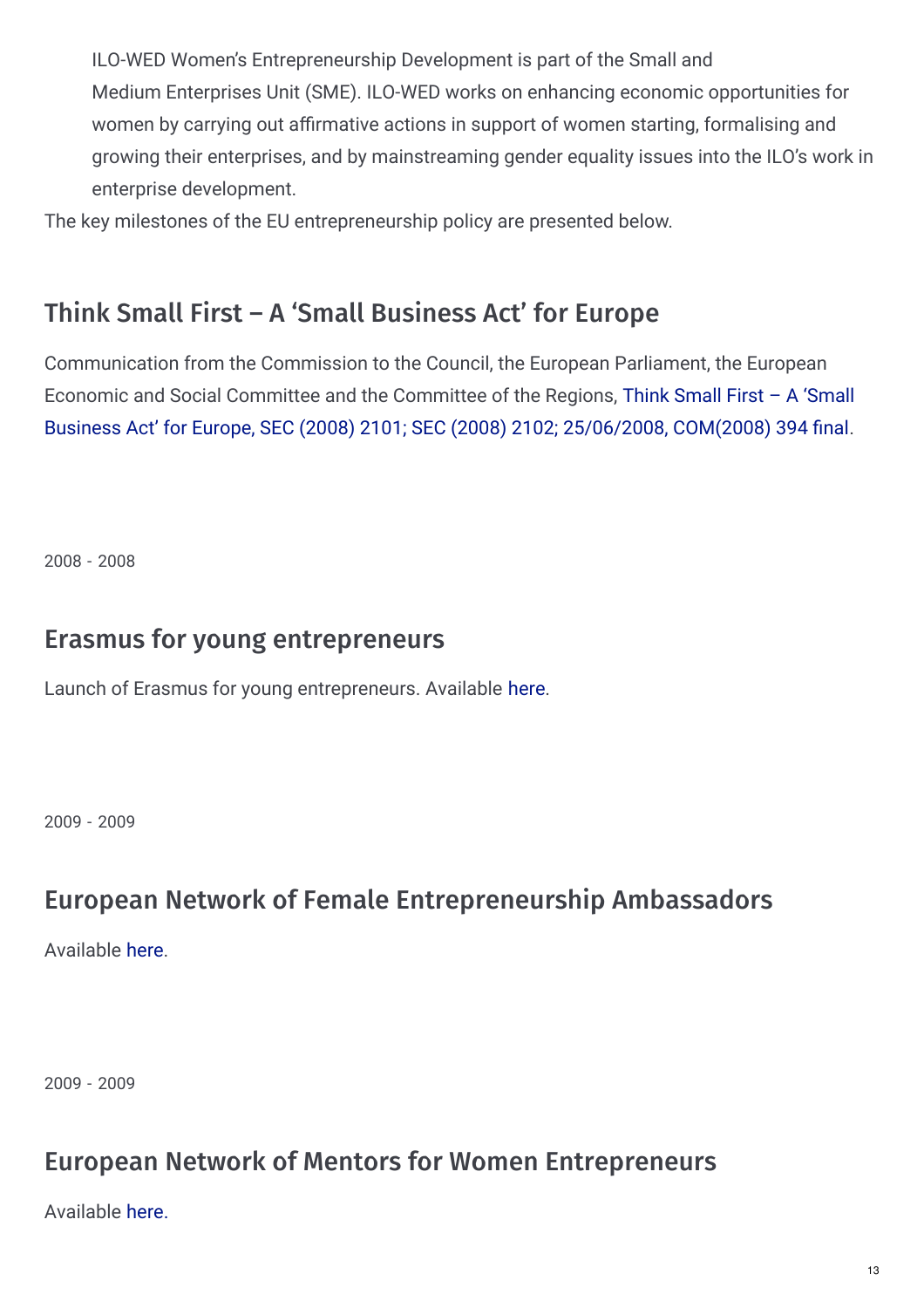### European Network to Promote Women's Entrepreneurship (WES).

Available [here.](http://ec.europa.eu/growth/smes/promoting-entrepreneurship/we-work-for/women/support-networks/index_en.htm)

2009 - 2009

#### Strategy for equality between women and men 2010 – 2015

Launch of the strategy for equality between women and men 2010 – 2015 aiming also at promoting female entrepreneurship. Available [here.](http://eur-lex.europa.eu/LexUriServ/LexUriServ.do?uri=COM:2010:0491:FIN:EN:PDF)

2010 - 2010

### Application of the principle of equal treatment between men and women engaged in an activity in a self-employed capacity

Directive [2010/41/EU](http://eur-lex.europa.eu/LexUriServ/LexUriServ.do?uri=OJ:L:2010:180:0001:0006:en:PDF) of the European Parliament and of the Council of 7 July 2010 on the application of the principle of equal treatment between men and women engaged in an activity in a self-employed capacity and repealing Council Directive 86/613/EEC.

2010 - 2010

#### Youth on the move initiative

Launch of the Youth on the move [initiative,](http://eur-lex.europa.eu/LexUriServ/LexUriServ.do?uri=COM:2010:2020:FIN:en:PDF) which puts entrepreneurship among the basic skills that schools should transmit to students.

2010 - 2010

#### Women entrepreneurship in small and medium-sized enterprises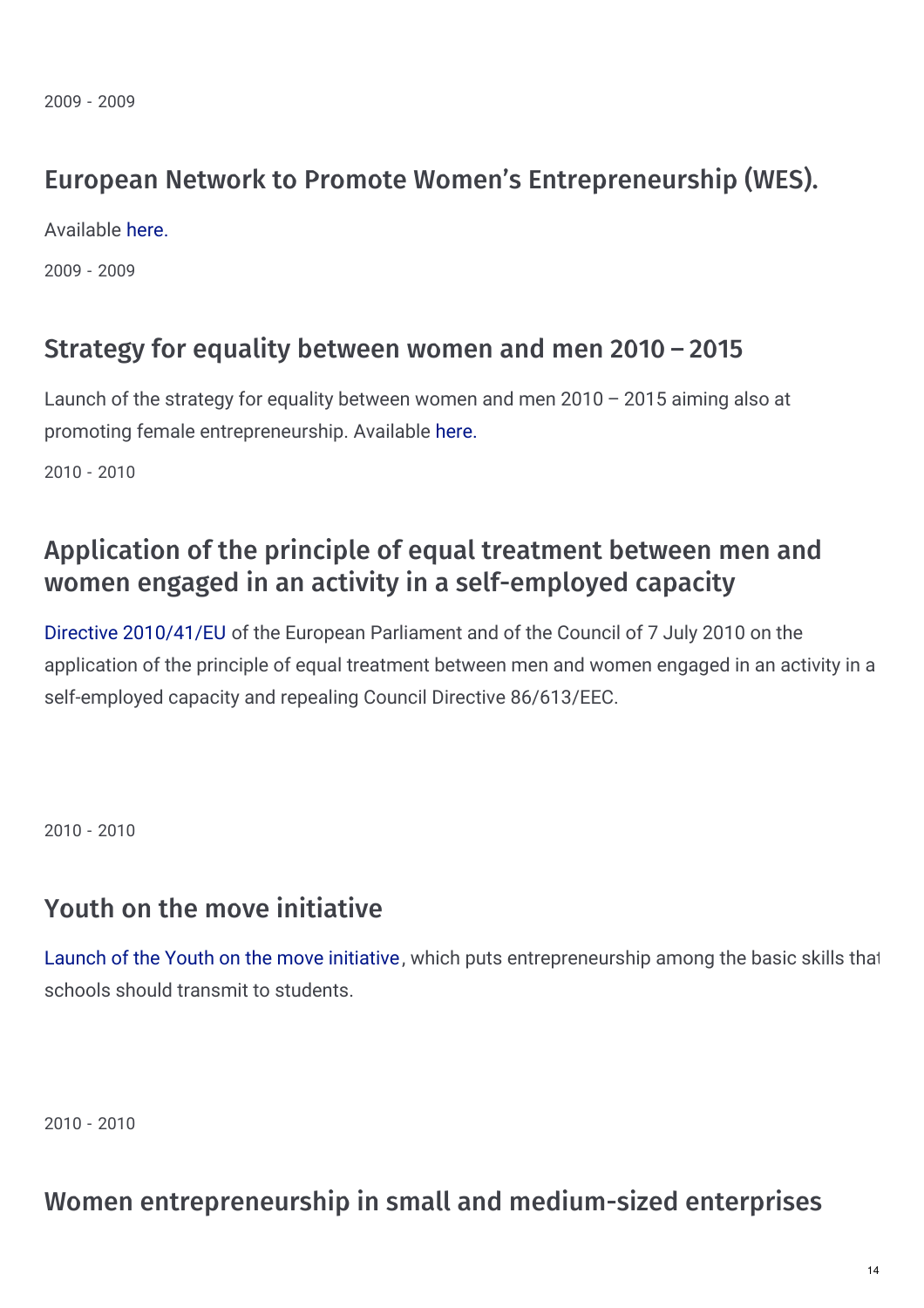European Parliament Resolution of 13 September 2011 on women entrepreneurship in small and medium-sized enterprises [\(2010/2275\(INI\)\),](http://www.europarl.europa.eu/sides/getDoc.do?pubRef=-//EP//TEXT+TA+P7-TA-2011-0367+0+DOC+XML+V0//EN) (2013/C 51 E/07).

### European Parliament Resolution

European Parliament Resolution on women and business leadership. [Available](http://www.europarl.europa.eu/sides/getDoc.do?pubRef=-//EP//TEXT+TA+P7-TA-2011-0330+0+DOC+XML+V0//EN) here.

2011 - 2011

# COM(2011)682 final (adopted 25/102011)

COM(2011)682 final (adopted 25/102011) Creating a favourable climate for social enterprises, key stakeholders in the social economy and innovation.

2011 - 2011

### The social business initiative

Social business initiative, with the aim of creating an eco-system conducive to developing social businesses and to facilitating access to funding. The social business initiative proposes ways to improve social businesses' access to funding, including EU funding through structural funds.

Available [here.](http://eur-lex.europa.eu/LexUriServ/LexUriServ.do?uri=COM:2011:0682:FIN:EN:PDF)

2011 - 2011

### Entrepreneurship 2020 Action Plan: reigniting the entrepreneurial spirit in Europe

Communication from the Commission to the European Parliament, the Council, the European Economic and Social Committee and the Committee of the Regions – [Entrepreneurship](http://eur-lex.europa.eu/LexUriServ/LexUriServ.do?uri=COM:2012:0795:FIN:EN:PDF) 2020 Action Plan: reigniting the entrepreneurial spirit in Europe, 9/01/2013.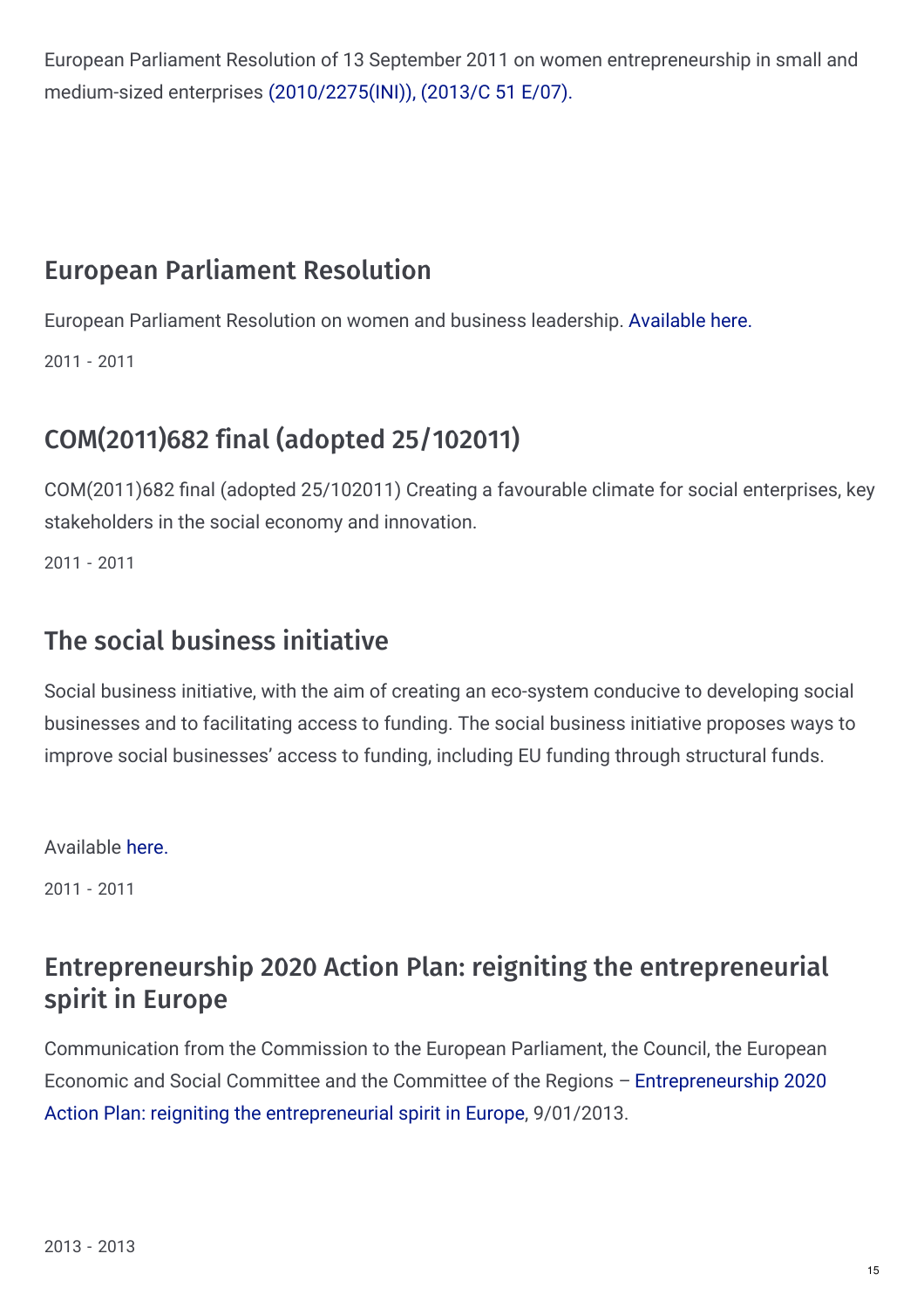### Recommendation of the Council on gender equality In education, employment and entrepreneurship

OECD, [Recommendation](http://www.oecd.org/gender/C-MIN(2013)5-ENG.pdf) of the Council on gender equality In education, employment and entrepreneurship, 2013.

2013 - 2013

# **Current policy priorities at EU level**

Small and medium-sized enterprises (SMEs) are the backbone of Europe's economy. They represent 99% of all businesses in the EU. In the past five years, they have created around 85% of new jobs and provided two thirds of total private sector employment in the EU. The European Commission considers SMEs and entrepreneurship as key to ensuring economic growth, innovation, job creation and social integration in the EU. Some of the challenges to be tackled include:

education should offer the right foundation for an entrepreneurial career difficult access to finance and markets difficulty in transferring businesses the fear of 'punitive' sanctions in case of failure burdensome administrative procedures.

The overarching policy of EU for entrepreneurship and SMEs can be summarised as follows:

**Creating a business-friendly environment:** At the centre of the Commission's action is the Small Business Act for Europe (SBA) that provides a comprehensive SME policy for the EU and EU countries. The SBA promotes the 'Think small first' principle and promotes entrepreneurial spirit among European citizens, and more on a business-friendly environment. **Promoting entrepreneurship:** The Commission promotes entrepreneurship through the Entrepreneurship Action Plan, supports entrepreneurship education, and provides support tools for aspiring entrepreneurs.

**Improving access to new markets and internationalisation:** The Commission's priority is to